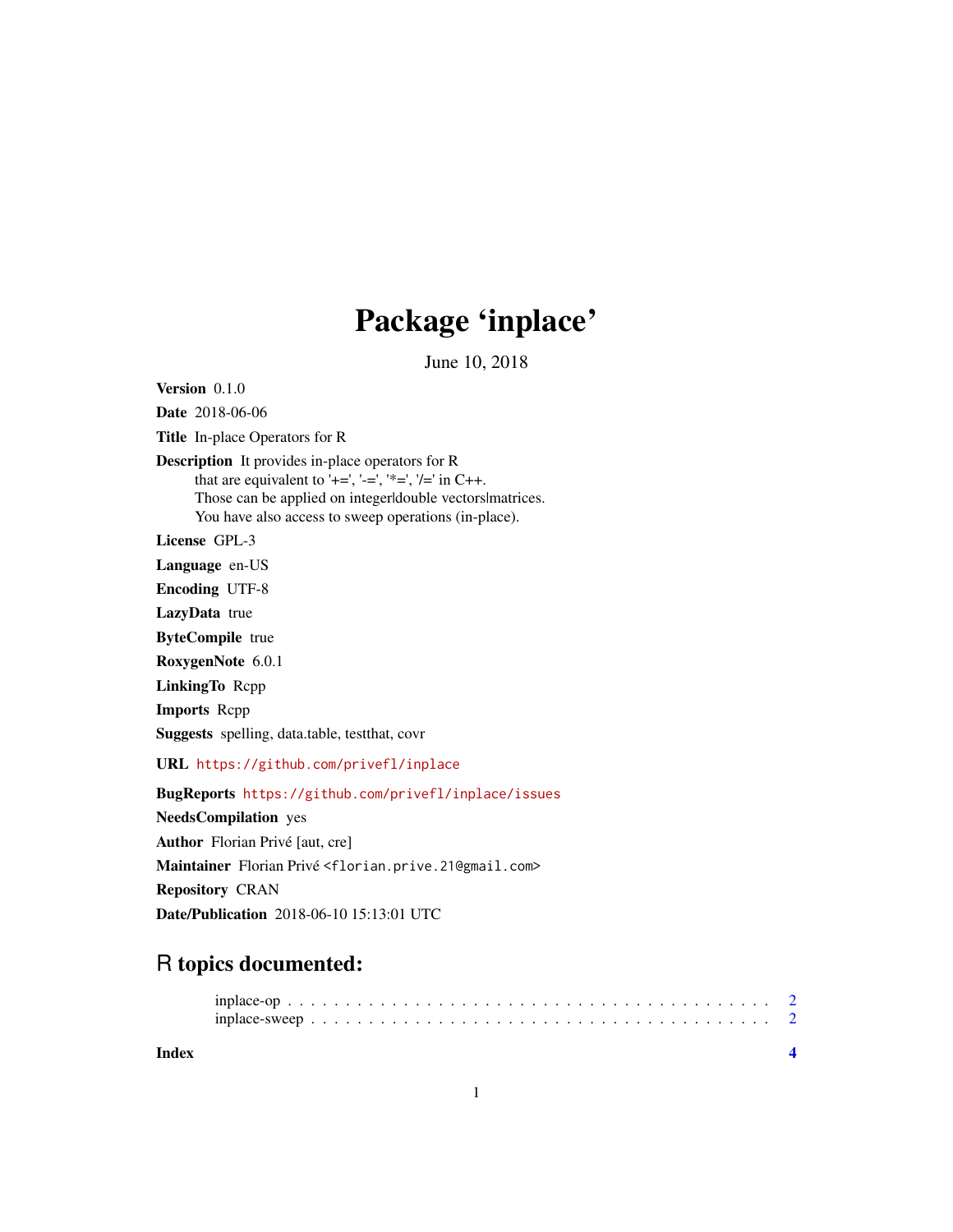<span id="page-1-0"></span>

#### Description

In-place operators

#### Usage

| x %*<−% value |  |
|---------------|--|

x %+<-% value

x %-<-% value

x %/<-% value

#### Arguments

| x     | Variable. |
|-------|-----------|
| value | Value.    |

#### Value

NULL (invisibly).

#### Examples

```
mat < -matrix(1:4, 2)mat
mat %+<-% 2
mat
```
inplace-sweep *Sweep*

#### Description

Sweep

#### Usage

```
sweep1_in_place(x, STATS, FUN = c("-", "+", "*", "/")))
sweep2_in_place(x, STATS, FUN = c("-"," "+", "*", "/"))
```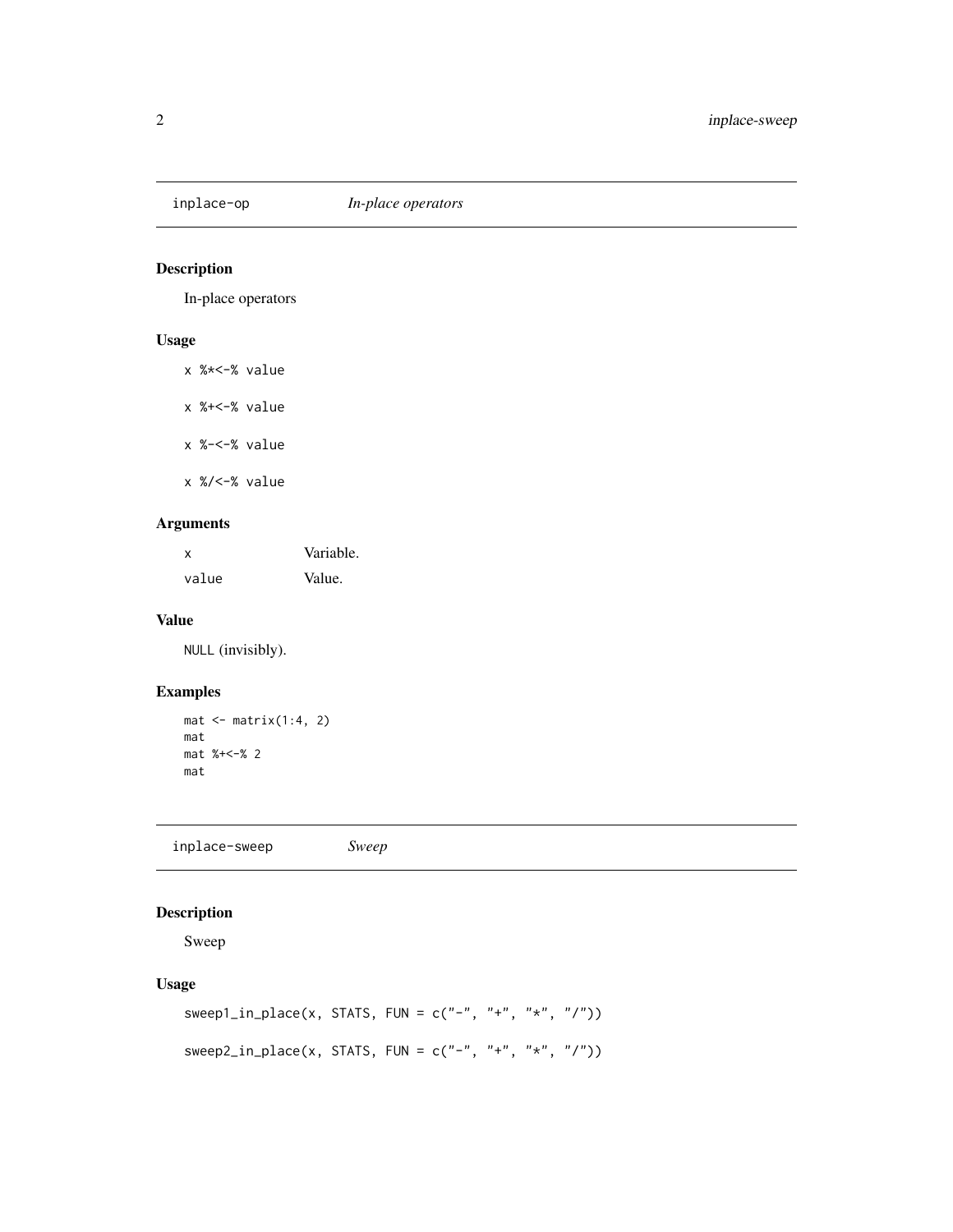#### inplace-sweep 3

#### Arguments

| X            | a matrix.                                       |
|--------------|-------------------------------------------------|
| <b>STATS</b> | the summary statistic which is to be swept out. |
| FUN          | the function to be used to carry out the sweep. |

#### Value

NULL, invisibly.

### Examples

```
x \leftarrow \text{matrix}(1:6, 2)sweep(x, 2, 1:3)
x
sweep2_in_place(x, 1:3)
x
```